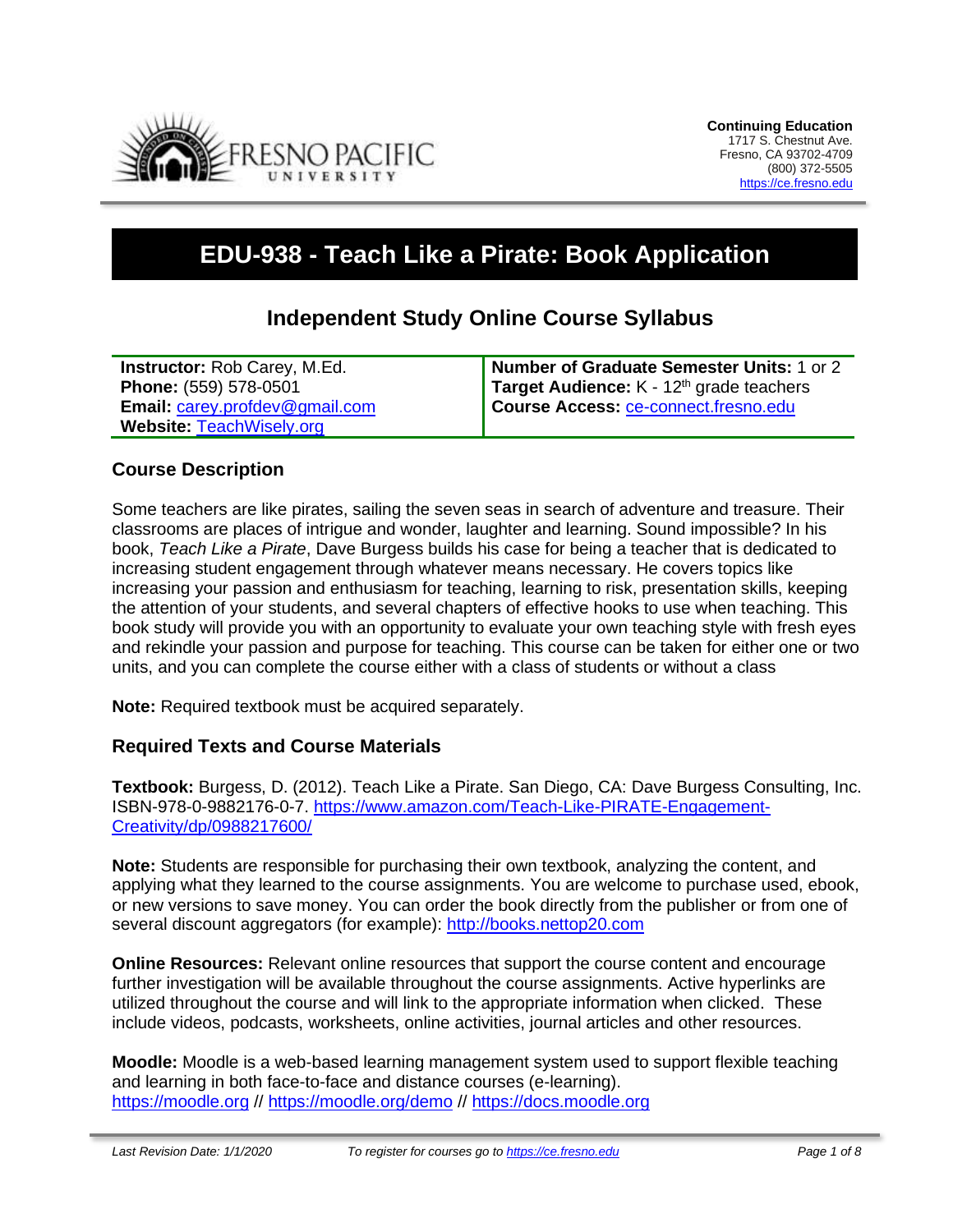## **Course Dates**

Self-paced; students may enroll at any time and take up to one year, from the date of registration, to complete assignments. Students may complete assignments in no less than three weeks for a 3 unit course (one week per unit).

### **National Standards Addressed in This Course**

#### **National Board for Professional Teaching Standards (NBPTS)**

[\(http://www.nbpts.org/standards-five-core-propositions/\)](http://www.nbpts.org/standards-five-core-propositions/)

First published in 1989 and updated in 2016, *[What Teachers Should Know and Be Able to Do](http://www.accomplishedteacher.org/)* articulates the National Board's Five Core Propositions for teaching. The Five Core Propositions comparable to medicine's Hippocratic Oath — set forth the profession's vision for accomplished teaching. Together, the propositions form the basis of all National Board Standards and the foundation for National Board Certification. Course assignments have been designed so students can demonstrate excellence against these professional teaching standards whenever possible.

- Proposition 1: Teachers are committed to students and their learning
- Proposition 2: Teachers know the subject they teach and how to teach those subjects to students
- Proposition 3: Teachers are responsible for managing and monitoring student learning
- Proposition 4: Teachers think systematically about their practice and learn from experience
- Proposition 5: Teachers are members of learning communities

#### **Continuing Education Program Student Learning Outcomes**

| CE <sub>1</sub> | Demonstrate proficient written communication by articulating a clear focus,<br>synthesizing arguments, and utilizing standard formats in order to inform and<br>persuade others, and present information applicable to targeted use.                                    |
|-----------------|-------------------------------------------------------------------------------------------------------------------------------------------------------------------------------------------------------------------------------------------------------------------------|
| CE <sub>2</sub> | Demonstrate comprehension of content-specific knowledge and the ability to apply it<br>in theoretical, personal, professional, or societal contexts.                                                                                                                    |
| CE <sub>3</sub> | Reflect on their personal and professional growth and provide evidence of how such<br>reflection is utilized to manage personal and professional improvement.                                                                                                           |
| CE <sub>4</sub> | Apply critical thinking competencies by generating probing questions, recognizing<br>underlying assumptions, interpreting and evaluating relevant information, and<br>applying their understandings to the professional setting.                                        |
| CE <sub>5</sub> | Reflect on values that inspire high standards of professional and ethical behavior as<br>they pursue excellence in applying new learning to their chosen field.                                                                                                         |
| CE <sub>6</sub> | Identify information needed in order to fully understand a topic or task, organize that<br>information, identify the best sources of information for a given enquiry, locate and<br>critically evaluate sources, and accurately and effectively share that information. |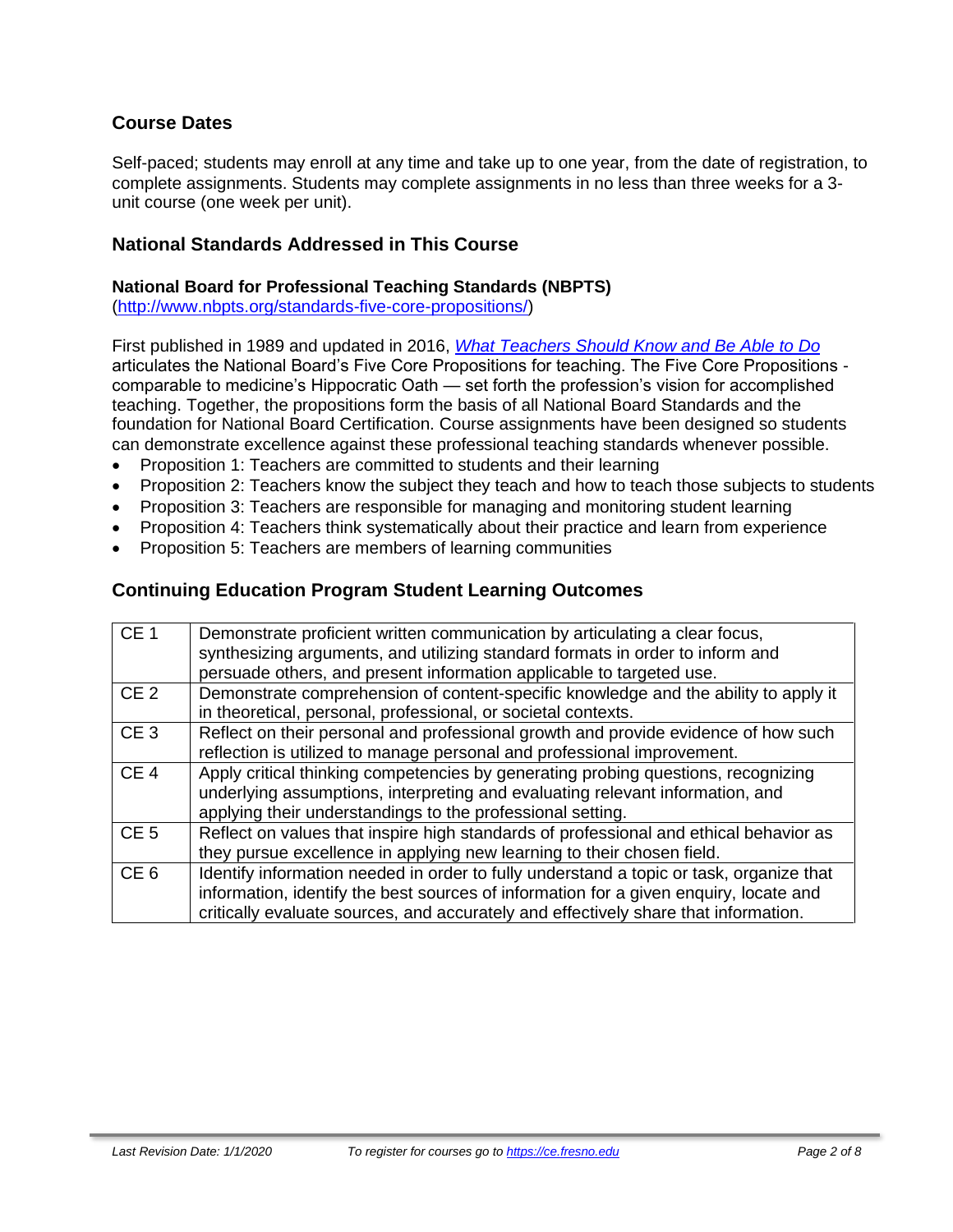# **Student Learning Outcomes (SLOs) for This Course**

|    | <b>Student Learning Outcomes for This Course</b><br>By the end of this course student will be able to:                                                    | <b>National Standards</b><br><b>Addressed in This</b><br>Course* | Continuing<br><b>Education Program</b><br><b>Student Learning</b><br><b>Outcomes</b><br>Addressed** |
|----|-----------------------------------------------------------------------------------------------------------------------------------------------------------|------------------------------------------------------------------|-----------------------------------------------------------------------------------------------------|
| 1. | The student will identify and foster his/her<br>personal motivation and passion for the<br>teaching profession                                            | <b>NBPTS4</b>                                                    | CE <sub>3</sub>                                                                                     |
| 2. | The student will assess his/her own<br>commitment to student learning and the level<br>of active engagement in his/her classroom.                         | <b>NBPTS1</b>                                                    | CE <sub>5</sub>                                                                                     |
|    | 3. The student will develop an action plan to<br>incorporate teaching strategies intended to<br>strengthen student engagement and<br>learning.            | <b>NBPTS3</b>                                                    | CE <sub>4</sub>                                                                                     |
|    | 4. The student will evaluate his/her own current<br>teaching style / methods for effectiveness<br>and set realistic goals for making positive<br>changes. | <b>NBPTS 2, 3, 4</b>                                             | CE 3, 4, 5                                                                                          |
|    | 5. The student will engage in collaboration with<br>other teachers to share ideas and discuss<br>elements of best practices.                              | <b>NBPTS5</b>                                                    | CE <sub>6</sub>                                                                                     |

\* Please refer to the section on **National Standards Addressed in This Course**

\*\* Please refer to the section on **Continuing Education Program Student Learning Outcomes**

## **Topics, Assignments, and Activities**

- 2-unit option Complete Modules 1 through 4
- 1-unit option Complete Modules 1 through 3

| <b>Module</b><br><b>Module Title</b> | <b>Module Assignments and Activities</b>                         | <b>Points</b><br><b>Possible</b><br>for Each<br><b>Assignment</b> |
|--------------------------------------|------------------------------------------------------------------|-------------------------------------------------------------------|
| <b>Welcome Module</b>                | Introduction video<br>$\bullet$                                  |                                                                   |
|                                      | <b>Course Syllabus</b>                                           |                                                                   |
|                                      | Introduce Yourself Forum                                         |                                                                   |
|                                      | <b>Moodle Online Tutorial</b>                                    |                                                                   |
| Module 1-                            | 1.1 Reading and forum response: Passion for teaching             | 5                                                                 |
| Teach Like a Pirate                  | 1.2 Reading and forum response: Immersion & rapport<br>$\bullet$ | 5                                                                 |
|                                      | 1.3 Reading and quiz: Ask and Analyze                            | 10                                                                |
|                                      | 1.4 Reading and response: Transformation &<br>enthusiasm         | 5                                                                 |
| Module $2 -$                         | 2.1 Reading and forum: Presentation & engagement                 | 5                                                                 |
| Crafting Engaging                    | 2.2 Reading and response: Long live the arts                     | 10                                                                |
| Lessons                              | 2.3 Reading and forum: What's in it for me?                      | 5                                                                 |
|                                      | 2.4 Reading and forum: All the world's a stage                   | 5                                                                 |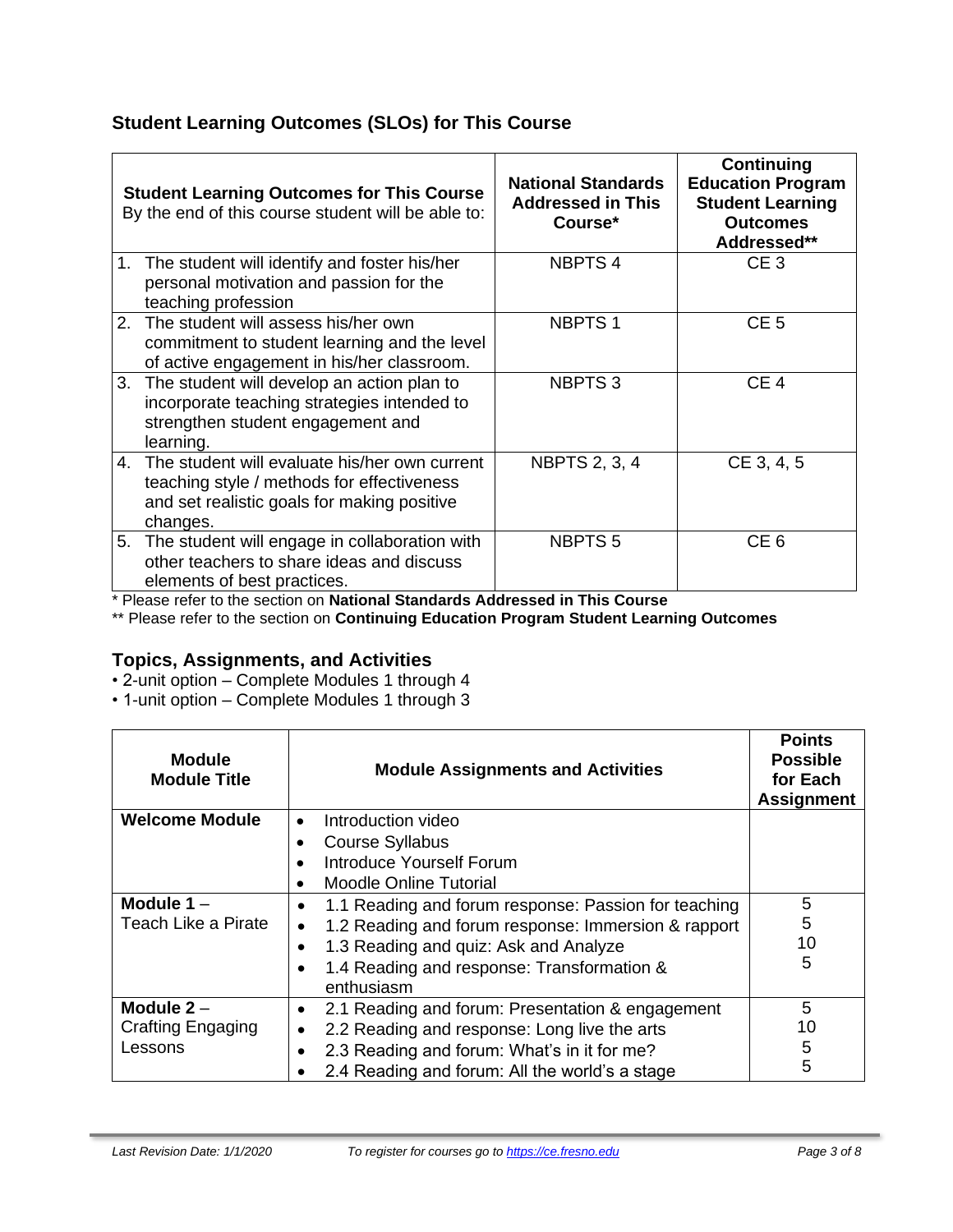| Module $3-$<br><b>Building a Better</b>              | 3.1 Reading / write letter of encouragement: "The<br>$\bullet$<br>awkward question" | 5   |
|------------------------------------------------------|-------------------------------------------------------------------------------------|-----|
| Pirate                                               | 3.2 Reading / written response to "Where do I start?"                               | 5   |
|                                                      | 3.3 Reading / Collaborate                                                           | 5   |
|                                                      | 3.4 Blog report based on blog article of choice<br>٠                                | 5   |
| Module $4-$                                          | 4.1 Writing an action plan to implement new ideas<br>$\bullet$                      | 15  |
| Make it Happen                                       | 4.2 Application Activity 1                                                          | 20  |
|                                                      | 4.3 Application Activity 2                                                          | 20  |
|                                                      | 4.4 Lesson Plan                                                                     | 20  |
|                                                      | 4.5 Final forum - Share your experience                                             | 5   |
| Course Wrap-up-                                      | <b>Final Reflection Forum</b><br>$\bullet$                                          |     |
| Grading and<br><b>Course Evaluation</b><br>$\bullet$ |                                                                                     |     |
| Evaluation                                           | <b>Course Completion Checklist</b>                                                  |     |
|                                                      | <b>Grade Request / Transcript Request</b>                                           |     |
|                                                      | <b>TOTAL POINTS for ONE UNIT</b>                                                    | 70  |
|                                                      | <b>TOTAL POINTS for TWO UNITS</b>                                                   | 150 |

## **Grading Policies, Rubrics, and Requirements for Assignments**

#### **Grading Policies**

- Assignments will be graded per criteria presented in the course rubrics.
- $A = 90-100\%$  and  $B = 80-89\%$ , (anything below 80% will not receive credit.)
- The discernment between an A or a B letter grade is at the discretion of the instructor based on the quality of work submitted (see course rubrics).
- Coursework falling below a B grade will be returned with further instructions.
- All assignments must be completed to receive a grade and are expected to reflect the quality that teacher-training institutions require of professional educators. If completed assignments do not meet this standard, students will be notified with further instructions from the instructor.

| Grade     | Percentage | <b>Description</b> | <b>Rubric</b>                                                                                                                                                                                   |
|-----------|------------|--------------------|-------------------------------------------------------------------------------------------------------------------------------------------------------------------------------------------------|
| A         | 90-100%    | Excellent          | Meets all course / assignment requirements with<br>significant evidence of subject mastery and<br>demonstration of excellent graduate level professional<br>development scholarship.            |
| B         | 80-89%     | Very Good          | Adequately meets criteria for all course/assignment<br>requirements - demonstrates subject competency with<br>very good graduate level professional development<br>scholarship.                 |
| <b>NC</b> | Below 80%  | Unacceptable       | Does not meet the minimum criteria for all<br>course/assignment requirements and demonstrated<br>little, if any, evidence of acceptable graduate level<br>professional development scholarship. |

#### **Grading Rubrics**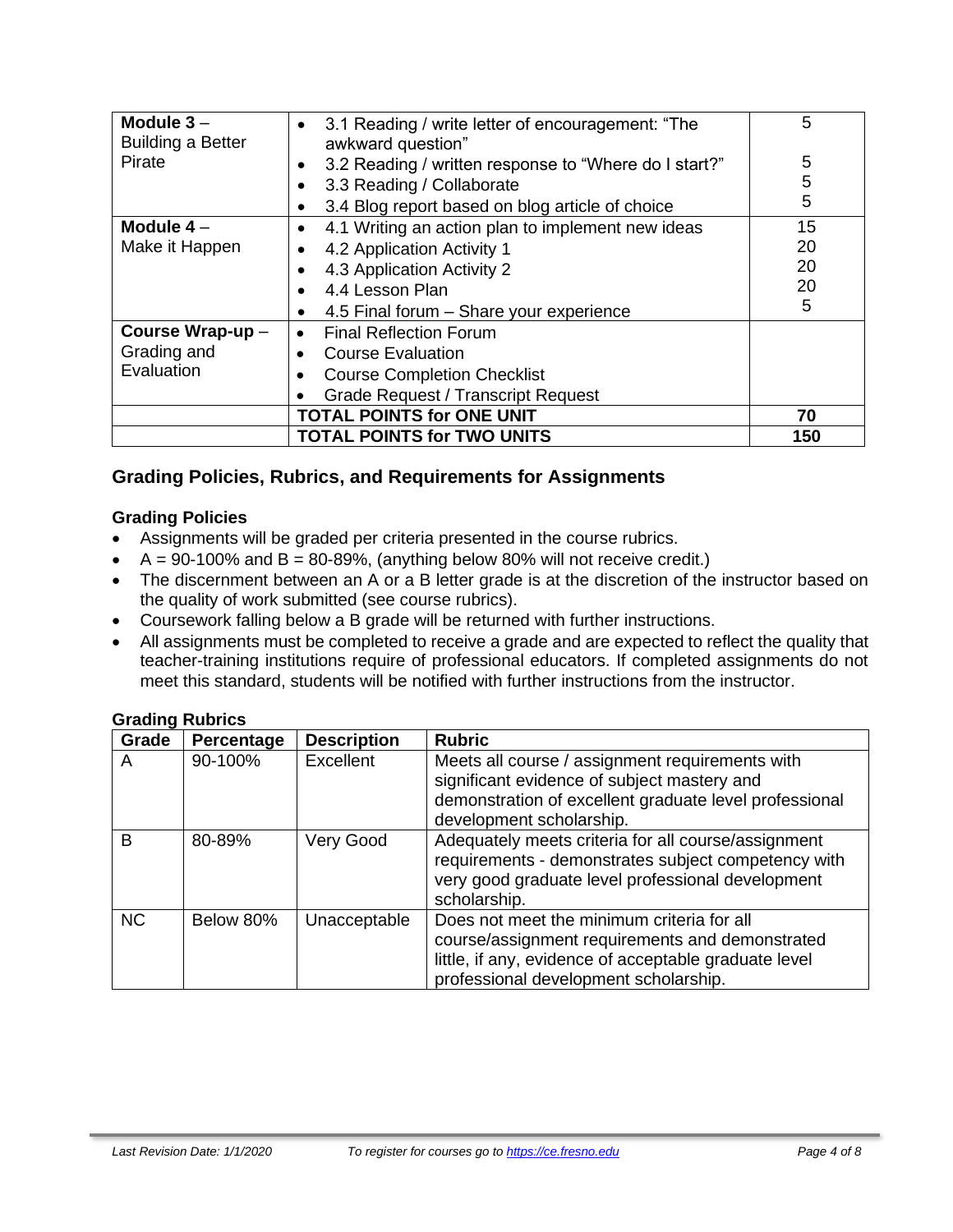#### **Writing Requirements**

- **Superior:** Writing is clear, succinct, and reflects graduate level expectations. Clearly addresses all parts of the writing task. Maintains a consistent point of view and organizational structure. Include relevant facts, details, and explanations.
- **Standard:** Writing is acceptable with very few mistakes in grammar and spelling. Addresses most parts of the writing task. Maintains a mostly consistent point of view and organizational structure. Include mostly relevant facts, details, and explanations.
- **Sub-standard:** Writing contains noticeable mistakes in grammar and spelling. Does not address all parts of the writing task. Lacks a consistent point of view and organization structure. May include marginally relevant facts, details, and explanations.

#### **Lesson Plan Requirements**

- **Superior:** Instructional goals and objectives clearly stated. Instructional strategies appropriate for learning outcome(s). Method for assessing student learning and evaluating instruction is clearly delineated and authentic. All materials necessary for student and teacher to complete lesson clearly listed.
- **Standard:** Instructional goals and objectives are stated but are not easy to understand. Some instructional strategies are appropriate for learning outcome(s). Method for assessing student learning and evaluating instruction is present. Most materials necessary for student and teacher to complete lesson are listed.
- **Sub-standard:** Instructional goals and objectives are not stated. Learners cannot tell what is expected of them. Instructional strategies are missing or strategies used are inappropriate. Method for assessing student learning and evaluating instruction is missing. Materials necessary for student and teacher to complete lesson are missing.

#### **Discussion Forum Requirements**

- **Superior:** Response was at least 1 page (3 fully developed paragraphs) in length. Thoroughly answered all the posed questions, followed all the assignment directions, proper grammar and no spelling errors. Language is clear, concise, and easy to understand. Uses terminology appropriately and is logically organized.
- **Standard:** Response was ½ to 1 page in length (2-3 fully developed paragraphs). Answered all the questions but did not provide an in-depth analysis, followed most of the assignment directions, proper grammar and no spelling errors. Language is comprehensible, but there a few passages that are difficult to understand. The organization is generally good.
- **Sub-standard:** Response was less than ½ page in length (1 paragraph). Did not answer all the required questions and/or statements or responses were superficial, vague, or unclear, did not follow the assignment directions, many grammar and spelling errors. Is adequately written, but may use some terms incorrectly; may need to be read two or more times to be understood.

## **Instructor/Student Contact Information**

Throughout the course participants will be communicating with the instructor and their classmates on a regular basis using asynchronous discussion forums. A virtual office is utilized for class questions and students are provided with instructor contact information in the event they want to make email or phone contact. In addition, students are encouraged to email or phone the instructor at any time. Students will also receive feedback on the required assignments as they are submitted.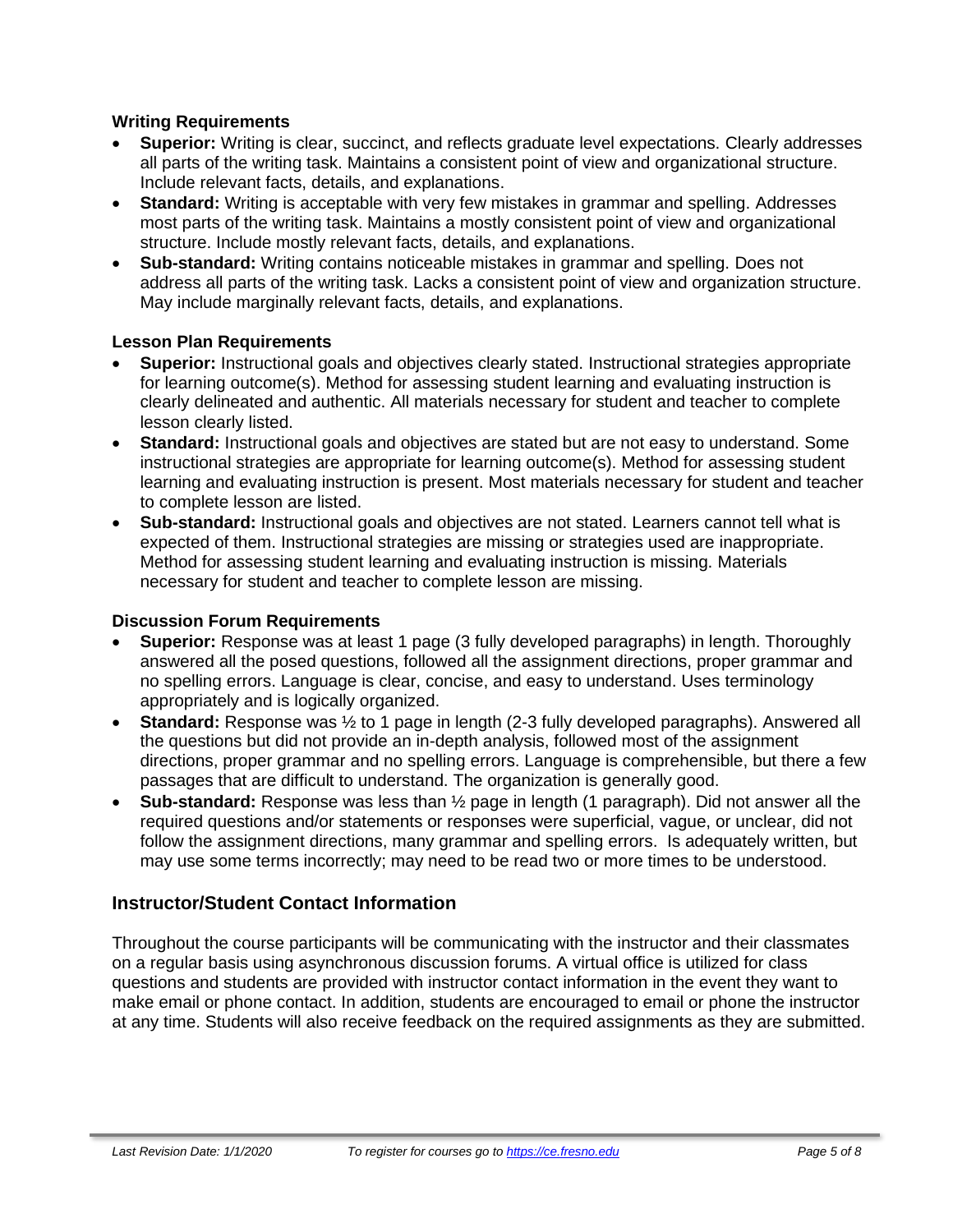## **Discussion Forums**

Participation is an important expectation of this course and all online courses. Online discussions promote reflection and analysis while allowing students to appreciate and evaluate positions that others express. While students may not be engaging with the same students throughout this course they will be expected to offer comments, questions, and replies to the discussion question whenever possible. The faculty role in the discussion forum is that of an observer and facilitator.

## **Coursework Hours**

Based on the Carnegie Unit standard, a unit of graduate credit measures academic credit based on the number of hours the student is engaged in learning. This includes all time spent on the course: reading the textbook, watching videos, listening to audio lessons, researching topics, writing papers, creating projects, developing lesson plans, posting to discussion boards, etc. Coursework offered for FPU Continuing Education graduate credit adheres to 45 hours per semester unit for the 900-level courses. Therefore, a student will spend approximately 135 hours on a typical 3-unit course.

## **Services for Students with Disabilities**

Students with disabilities are eligible for reasonable accommodations in their academic work in all classes. In order to receive assistance, the student with a disability must provide the Academic Support Center with documentation, which describes the specific disability. The documentation must be from a qualified professional in the area of the disability (i.e. psychologist, physician or educational diagnostician). Students with disabilities should contact the Academic Support Center to discuss academic and other needs as soon as they are diagnosed with a disability. Once documentation is on file, arrangements for reasonable accommodations can be made. For more information and for downloadable forms, please go to [https://www.fresno.edu/students/academic](https://www.fresno.edu/students/academic-support/services-students-disabilities)[support/services-students-disabilities.](https://www.fresno.edu/students/academic-support/services-students-disabilities)

# **Plagiarism and Academic Honesty**

All people participating in the educational process at Fresno Pacific University are expected to pursue honesty and integrity in all aspects of their academic work. Academic dishonesty, including plagiarism, will be handled per the procedures set forth in the Fresno Pacific University Catalogue <https://www.fresno.edu/students/registrars-office/academic-catalogs>

# **Technology Requirements**

To successfully complete the course requirements, course participants will need Internet access, can send and receive email, know how to manage simple files in a word processing program, and have a basic understanding of the Internet. Please remember that the instructor is not able to offer technical support. If you need technical support, please contact your Internet Service Provider.

**Moodle:** This course will be delivered totally online. Moodle is a learning management system that provides students access to online resources, documents, graded assignments, quizzes, discussion forums, etc. Moodle is easy to learn and has a friendly user interface. To learn more about Moodle, go to [https://docs.moodle.org/33/en/Student\\_FAQ.](https://docs.moodle.org/33/en/Student_FAQ) There are also some student tutorials on the Center for Online Learning website at Fresno Pacific University - [https://col.fresno.edu/student.](https://col.fresno.edu/student)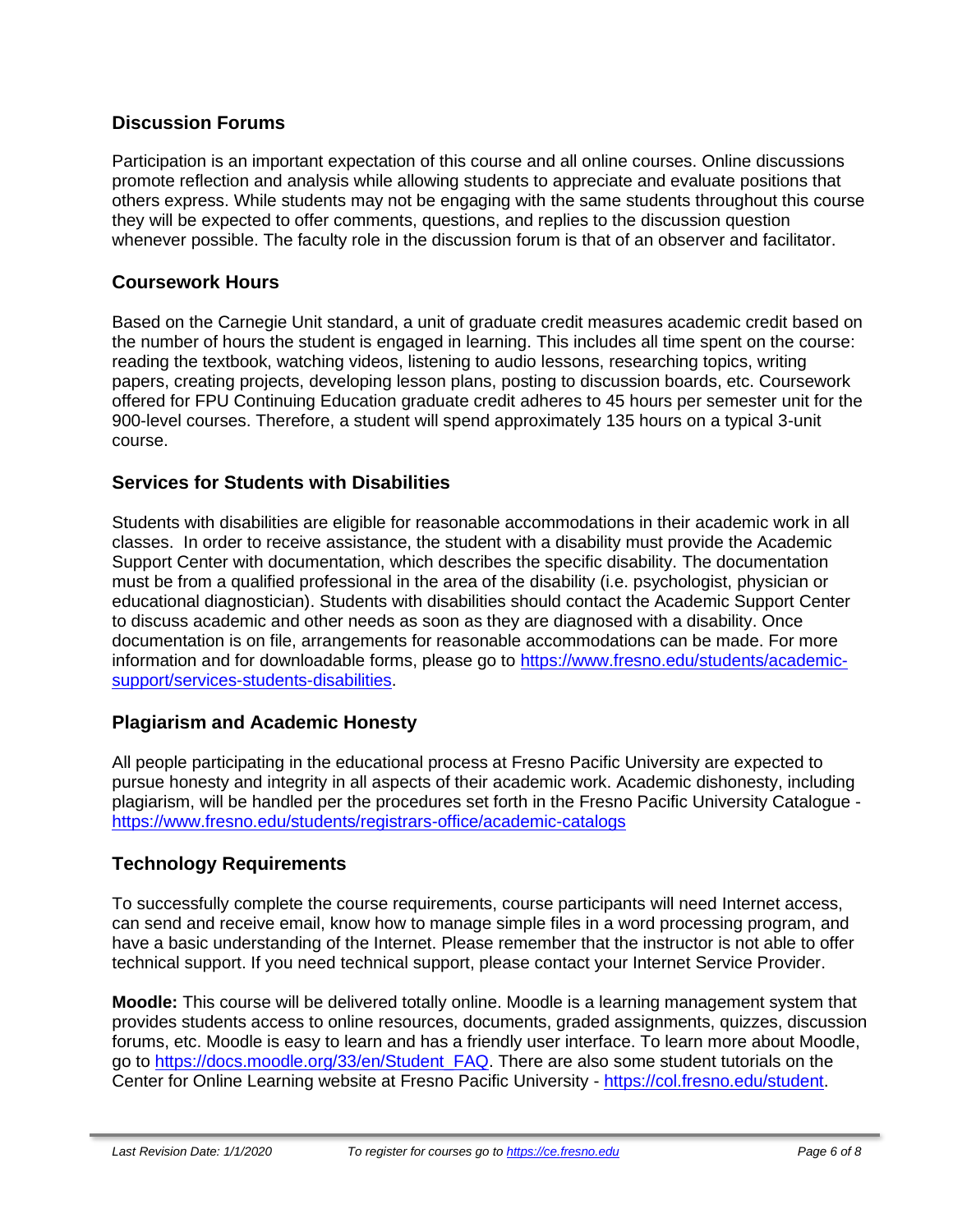**Moodle Site Login and Passwords:** Students will need to have internet access to log onto [https://ce-connect.fresno.edu.](https://ce-connect.fresno.edu/) The username and password numbers for Moodle access will be sent to you by the university using the email address you submitted at the time of registration. The instructor will then contact you with a welcome communication. If you need help with your username and password recovery, please contact the Continuing Education office at (800) 372- 5505 or (559) 453-2000 during regular office hours - Mon-Fri 8:00 am to 5:00 pm. or email them at [prof.dev@fresno.edu.](mailto:prof.dev@fresno.edu)

**Getting Help with Moodle:** If you need help with Moodle, please contact the Center for Online Learning (COL), by telephone or the website. Help by phone (559) 453-3460 is available Mon-Thurs 8:00 am to 8:00 pm and on Fridays from 8:00 am to 5:00 pm, or by filling out a "Request Services" form at [https://col.fresno.edu/contact/request-services.](https://col.fresno.edu/contact/request-services) Please identify that you are with the "School = Continuing Education".

# **Final Course Grade and Transcripts**

When all work for the course has been completed, students will need to logon to the Continuing Education website [\(https://ce.fresno.edu/my-account\)](https://ce.fresno.edu/my-account) and "Request Final Grade". Once the instructor receives the requests and submits the grade online, students may log back in to view their Final Grade Report or order transcripts online. Please allow at least two weeks for the final grade to be posted. For more information, see the Continuing Education Policies and Procedures at [https://ce.fresno.edu/ce-policies-and-procedures.](https://ce.fresno.edu/ce-policies-and-procedures)

## **University Policies and Procedures**

Students are responsible for becoming familiar with the information presented in the Academic Catalog and for knowing and observing all policies and procedures related to their participation in the university community. A summary of university policies may be found on the university website at [https://www.fresno.edu/students/registrars-office/academic-catalogs.](https://www.fresno.edu/students/registrars-office/academic-catalogs)

## **Fresno Pacific University Student Learning Outcomes**

**Student Learning Outcomes Oral Communication:** Students will *exhibit* clear, engaging, and confident oral communication – in both individual and group settings – and will critically *evaluate*  content and delivery components.

**Written Communication:** Students will *demonstrate* proficient written communication by *articulating* a clear focus, *synthesizing* arguments, and utilizing standard formats in order to *inform* and *persuade* others.

**Content Knowledge:** Students will *demonstrate* comprehension of content-specific knowledge and the ability to apply it in theoretical, personal, professional, or societal contexts.

**Reflection**: Students will *reflect* on their personal and professional growth and *provide evidence*  of how such reflection is utilized to manage personal and vocational improvement.

**Critical Thinking:** Students will *apply* critical thinking competencies by *generating* probing questions, *recognizing* underlying assumptions, *interpreting* and *evaluating* relevant information, and *applying* their understandings to new situations.

**Moral Reasoning:** Students will *identify* and *apply* moral reasoning and ethical decision-making skills, and *articulate* the norms and principles underlying a Christian world-view.

**Service**: Students will *demonstrate* service and reconciliation as a way of leadership.

**Cultural and Global Perspective:** Students will *identify* personal, cultural, and global perspectives and will employ these perspectives to *evaluate* complex systems.